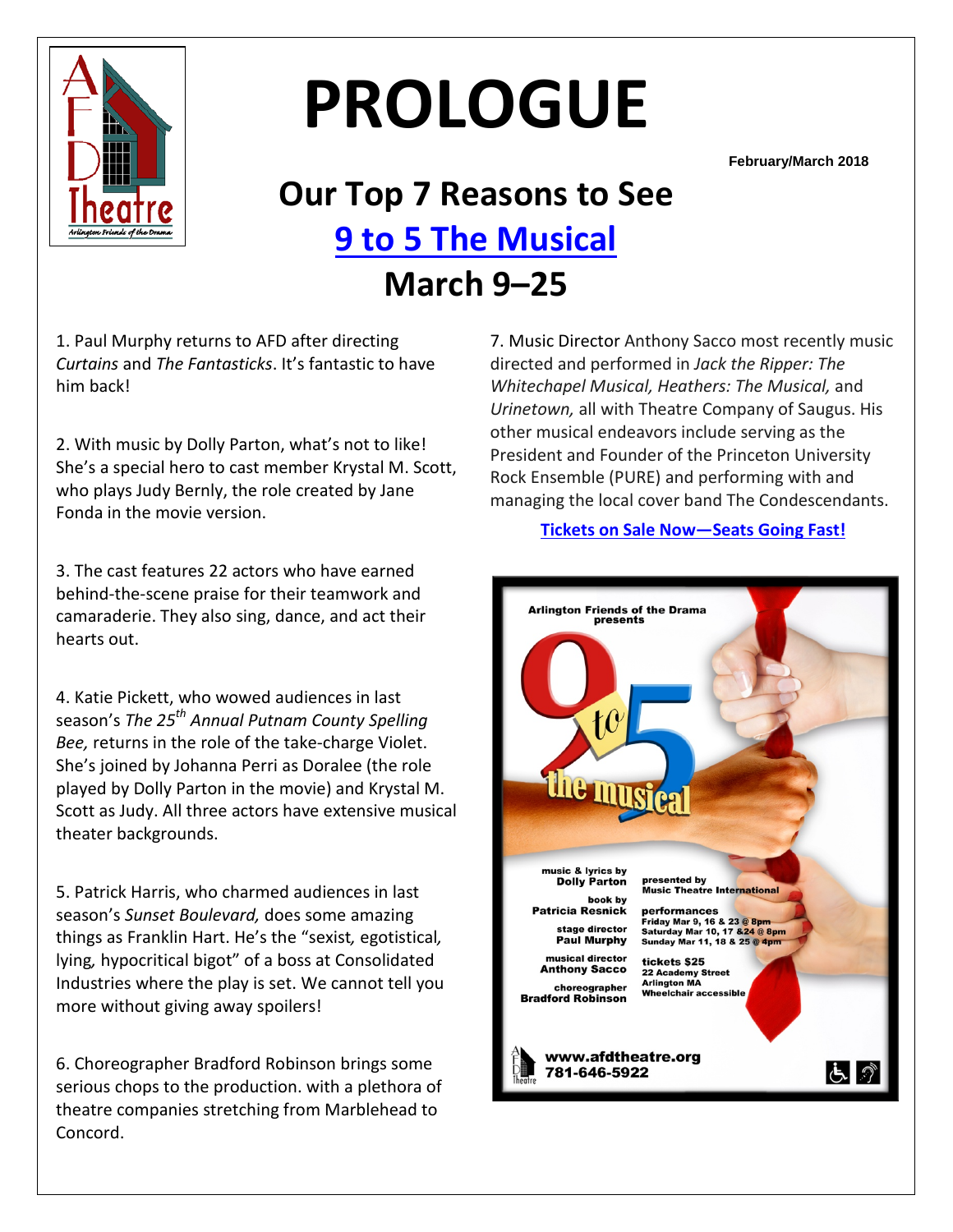### **[9 to 5 The Musical](https://www.afdtheatre.org/up-next)**

### **Show Dates**

Fridays, March 9, 16, 23 at 8 PM Saturdays, March 10, 17, 24 at 8 PM Sundays, March 11, 18, 25 at 4 PM

**Champagne reception after the opening night performance. Talkback after the first Sunday show.**

### **Tickets [On Sale Now](http://www.ticketstage.com/T/AFD)**

### **Cast**

Violet Newstead: Katie Pickett Doralee Rhodes: Johanna Perri Judy Bernly: Krystal M. Scott Franklin Hart: Patrick Harris Roz Keith: Becky Ruccio Joe: Sean McLaughlin Dwayne, Doralee's husband: Michael Hogman Josh, Violet's son: Gabriel Clark Missy, Franklin's wife: Caroline Fonseca

Maria: Julia Arey Dick, Judy's soon-to-be ex-husband: Lennie Chasse Kathy: Jackie Marchetti Margaret: Tricia Akowicz Tinsworthy: Derek Clark Ensemble: Miriam Cross, Elizabeth Hassett, Christian Huot, Jamie Lin, Daniel Murray, Jayson Shawn Paulling, Harmony Turk, Phyllis Uloth

### **Production Team**

Director: Paul Murphy Musical Director: Anthony Sacco Choreographer: Bradford Robinson Co-Production Managers: Barbara Moss, Ginger Webb Production Stage Manager: Robin D. Liberty Rehearsal Stage Manager: Clare Livak Assistant Stage Manager: Marie Gertje Set Design: Margaret Umbsen

Set Tech: Charlie Carr

Costume Design: Anna-Constantia Richardson Costume Design Assistant: Vickie Wu Lighting Design: Iain Bason Spotlight Operator: David Kehs Sound Design: Julie Richardson Sound Assistant: Connor Lourenco Props and Set Dressing: Charlotte Kelley Props Assistant: Christina Hourican Hair and Makeup Design: Deanna Lander

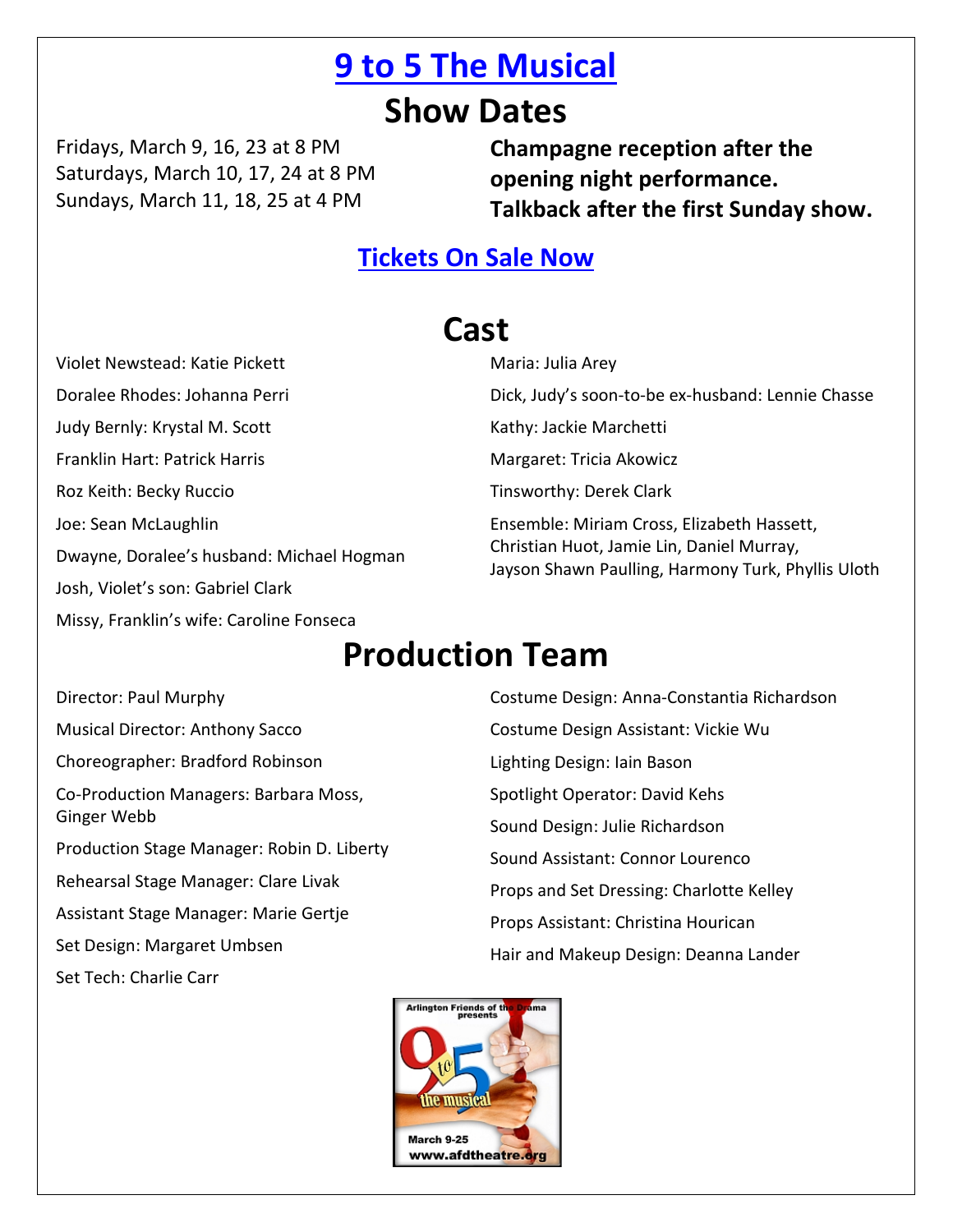### **A Hilarious Story of Friendship in the Rolodex Era**

An eighties movie turned into a musical, a chance to revisit big hair and big shoulder pads, and also an opportunity to take a fresh look at misogynist values in the workplace—what more could you want in this day and age of #me too and #times up?

With a cast overflowing with talent and a set that brings back the days of electric typewriters and the photocopy machine, *9 to 5 The Musical* is a must-see. Tickets are going fast for this production, so get yours now!

Grab a coworker or friend to join you at the next Arlington Friends of the Drama production *9 to 5 The Musical,* with music by Dolly Parton and book by Patricia Resnick, and based on the seminal 1980 hit movie.

Production dates are March 9-11, 16-19, and 23-25, Friday and Saturday nights at 8 PM and Sundays at 4 PM.

There is a chance to walk the red carpet, snap a selfie in the lobby, and enjoy a champagne reception on opening night.

A talkback with the cast is scheduled after the show on March 11.

Opening on Broadway in 2009, *9 to 5 The Musical*  tells the same story as the movie but with a combination of song, dialogue, and dance, along with the award-winning title movie song, "9 to 5."

The musical showcases 18 songs in a variety of musical styles and an array of short, narratively packed scenes that work together to bring the movie's story alive.

Pushed to the boiling point, three female coworkers concoct a plan to get even with the sexist, egotistical, lying, hypocritical bigot they call their boss.

In a hilarious turn of events, Violet, Judy, and Doralee live out their wildest fantasy—giving their boss the boot! While Hart remains "otherwise engaged," the women give their workplace a dream makeover, taking control of the company that had always kept them down.





Top: Standing from left to right, Johanna Perri as Doralee, Becky Ruccio as Roz, and Katie Pickett as Violet. Seated, Krystal M. Scott as Judy in AFD's *9 to 5 The Musical,* opening March 9.

**[See more on the AFD blog](https://www.afdtheatre.org/blog)**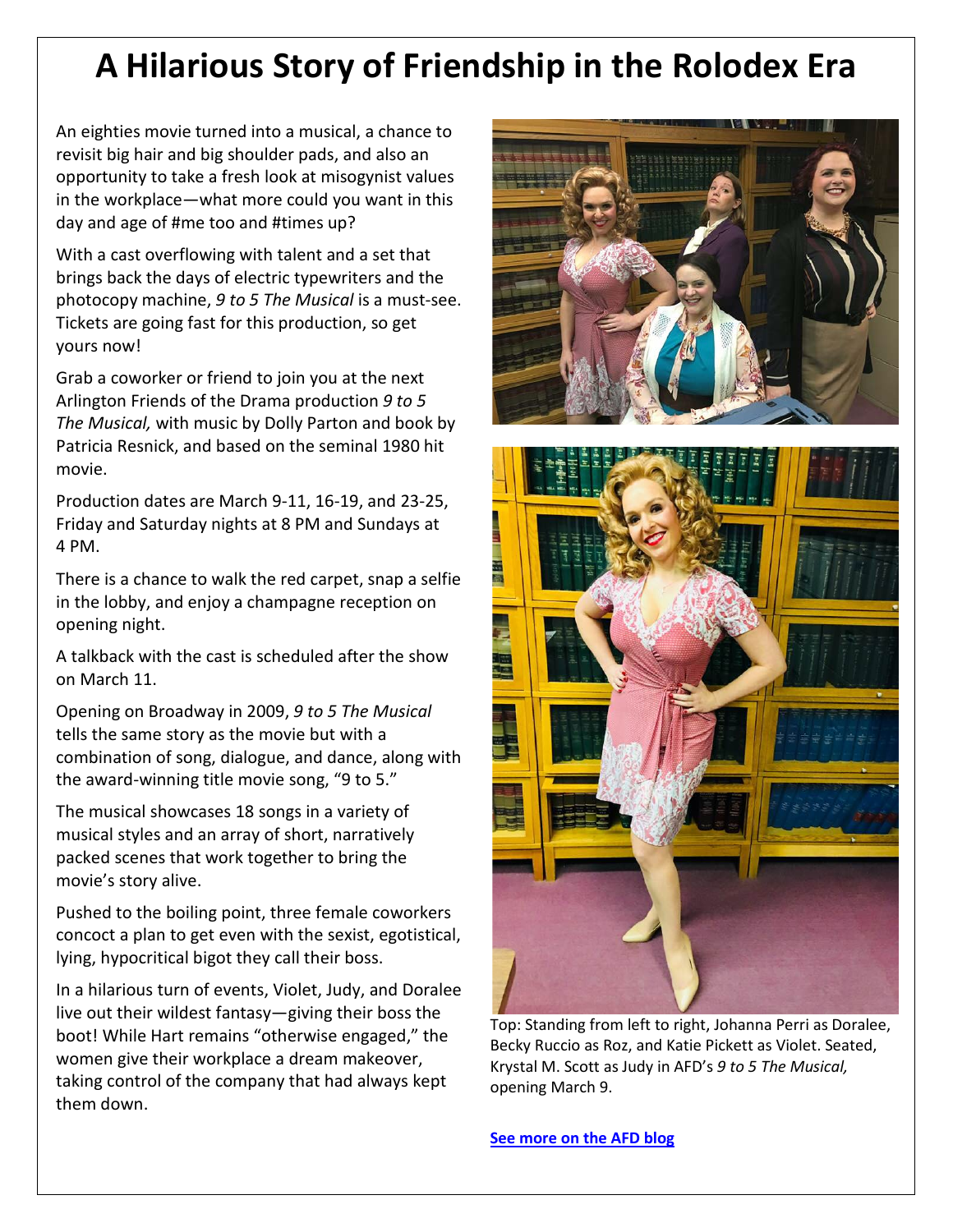### **President's Corner: A Note from David Warnock**



Welcome to AFD! This season, we have seen ways in which our "Family of Friends" strives to welcome newcomers to share the AFD experience that we love.

We applaud all of the new people who have volunteered for set building as well as other aspects of production support.

First-time director, music director, and choreographer teams have joined us for each production this season.

Next season we will welcome new a new music director for *Violet,* a new director for *Rosencrantz and Guildenstern Are Dead,* and new music director for *Dirty Rotten Scoundrels.*

Notably, three of this season's "newbies" are returning next season to helm *Witness for the Prosecution* and *Dirty Rotten Scoundrels.* Furthermore, many of these folks bring new designers and talent to AFD.

*Unnecessary Farce* director Stephen Rourke, a newcomer himself, generously welcomed other newcomers to the audition process through introductions, group warm-ups, respect for each actor, and finishing each audition session with a group photo.

Our Town Day and Arlington Alive booth volunteers welcome dozens of visitors, often made up of new Arlington residents and previous ticket winners.

We look forward to welcoming two groups joining us for *9 to 5 The Musical.* The organizer of a group of 50 junior ROTC students from North Carolina who are touring in the Boston area wanted his students to see live theater rather than just going to a movie (an excellent choice).

A Somerville Center for Adult Learning fundraiser organized by an AFD subscriber will introduce about 40 staff and students to our audience.

Finally, we were honored to welcome family and friends of George Rogers to share the warmth of our building.

Welcome to all, and yes, welcome back!

*David Warnock,* President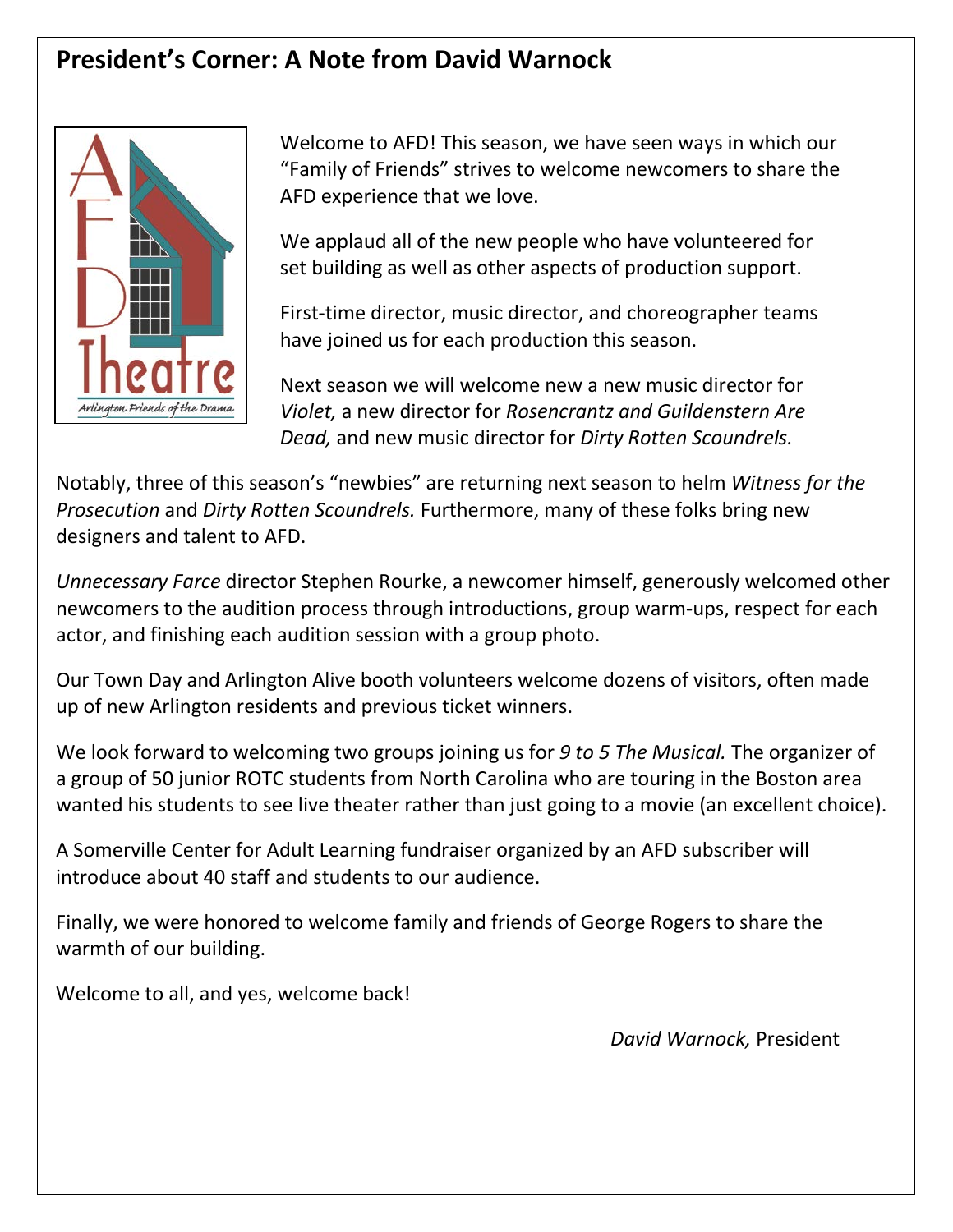#### **Friendly**

We are very sad to report that long-time member Janet Friedman passed away in January. Janet was a close friend to member Chuck French.

Jim Grana is now the contact for AFD Friendly news. Please send your Friendly news to Jim at [actorone\\_2000@yahoo.com.](mailto:actorone_2000@yahoo.com)

### **BOX OFFICE CORNER**

Order your tickets for *9 to 5 The Musical* online at [http://www.ticketstage.com/T/AFD.](http://www.ticketstage.com/T/AFD) All ticket exchanges must be made through the Box Office. The easiest way to contact the box office is by email at **boxoffice@afdtheatre.org**.

## **[Support](https://www.afdtheatre.org/donate) AFD Theatre**

**Donate to the Friends of the Friends.** Help us maintain and improve the theater.

**Donate to the Denis Fitzpatrick Scholarship Fund.** The scholarship is awarded annually to an area graduating high school senior who has worked in school or community theater and who plans to pursue higher education in theater arts or participate in school or community theater while pursuing higher education.

**Donate through smile.amazon.com.** When you shop at [smile.amazon.com,](https://smile.amazon.com/) it's the same thing as shopping on Amazon with the added bonus that Amazon will donate a portion of the purchase price to AFD Theatre.

On your first visit to [smile.amazon.com,](https://smile.amazon.com/) select Arlington Friends of the Drama Inc before you begin shopping. Amazon will remember your selection, and then every eligible purchase you make at will result in a donation to AFD Theatre.

#### **The Fine Print**

The Prologue is a publication of Arlington Friends of the Drama, published four to five times a year. Submissions of articles, information, ideas, and feedback are welcome from members, and may be submitted to Nancy Rogier, Prologue Editor, at nancyrogier95@gmail.com. Annual membership/subscription to AFD is \$70. Membership includes a ticket to each show, opportunities to get involved in all aspects of the theater, The Prologue, and various social activities.

**Prologue Staff** Nancy Rogier, Editor Tom Lawrence, Phyllis Uloth, Proofreaders

Thank You ONCE AGAIN to **SHATTUCK ACE HARDWARE STORE**



for paying for the printing of tickets for our 95th season!

**Subscribe to our YouTube channel! Like us on Facebook! Follow us on Instagram!**

**AFD YouTube channel: <https://www.youtube.com/user/AFDTheatre> Facebook Group:<https://www.facebook.com/groups/36812824184/> Facebook Page:<https://www.facebook.com/AFDTheatre/>**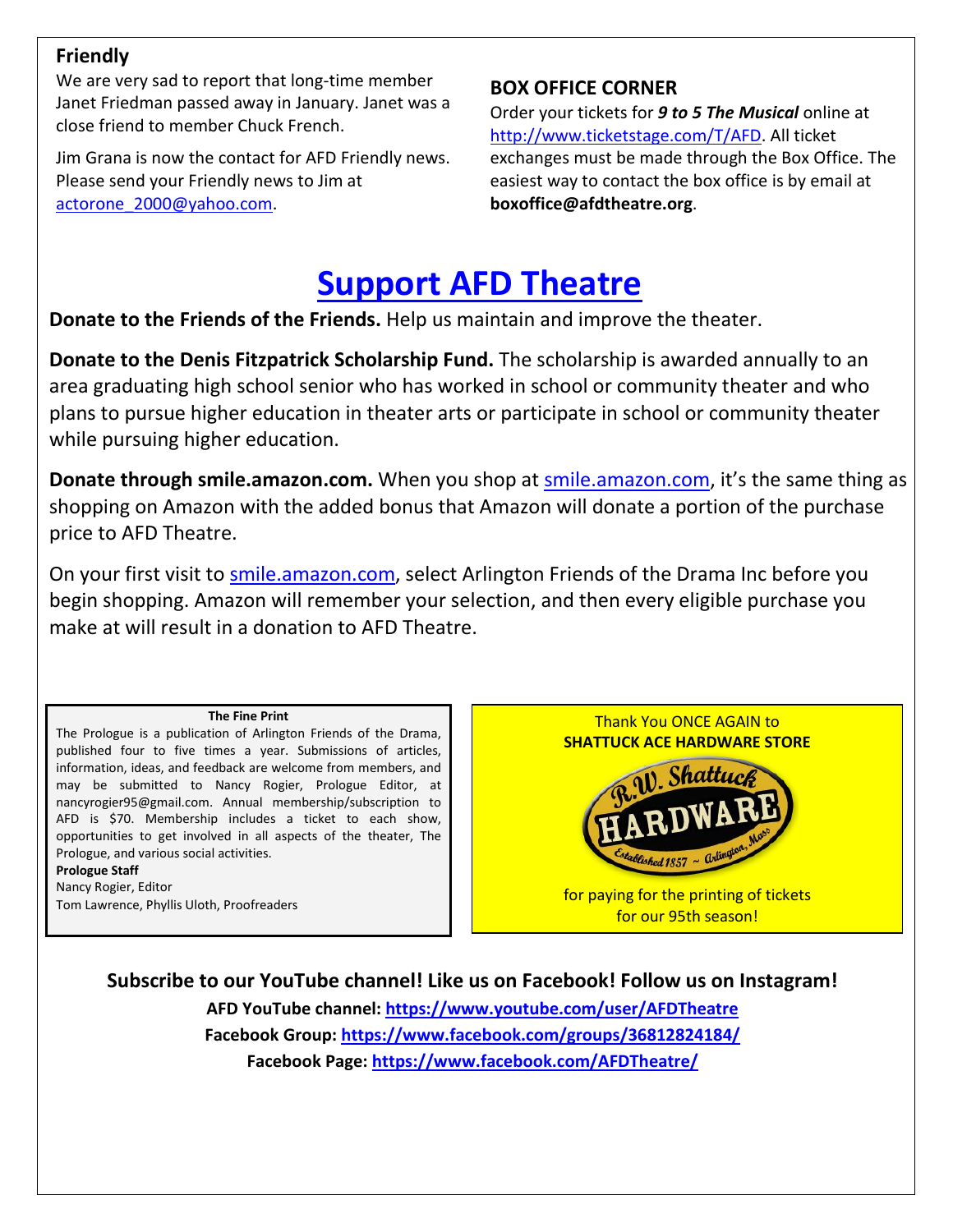# **Big News! Announcing Next Season's Directors**

This talented group mixes new faces with familiar faces. We couldn't be more delighted to welcome each of them!

#### **Violet**

Director: Steve Atwater Music Director: Danielle Clougher

**Rosencrantz and Guildenstern Are Dead** Director: Ingrid Oslund

### **Witness for the Prosecution**

Director: J. Deschene

J. returns to AFD after her brilliant direction of this season's hit *The Game's Afoot, or Holmes for the Holidays.*

#### **Dirty Rotten Scoundrels**

Director: Ryan Began Music Director: Anastasia Elliot Choreographer: Daisy Giunta

Ryan and Daisy return to AFD after the glorious production of this season's *The Light in the Piazza*. Arlington resident Anastasia played piano in the *Piazza* orchestra.



# **Denis M. Fitzpatrick Scholarship Applications Now Being Accepted**

In memory of a longtime member and Belmont High School teacher, Arlington Friends of the Drama annually awards the **Denis M. Fitzpatrick Scholarship** to a deserving student.

This modest scholarship is open to any graduating/graduated high school senior going on to higher education, who:

- Has worked in any aspect of school or community theater
- Plans to pursue higher education in theater arts and continue to participate in school or community theater
- Lives in Arlington, MA, or a bordering town. (Applicants who live outside the designated area will be considered if they have participated at AFD.)

#### **Applications for this year are due by May 11, 2018.**

#### **[Download the application.](https://docs.wixstatic.com/ugd/28e0aa_228be463e05e478d9d5b626dde6636d8.docx?dn=Scholarship%20Application%202018_draft%204_logo.docx)**

The scholarship will be awarded at the AFD closing meeting on June 10, 2018.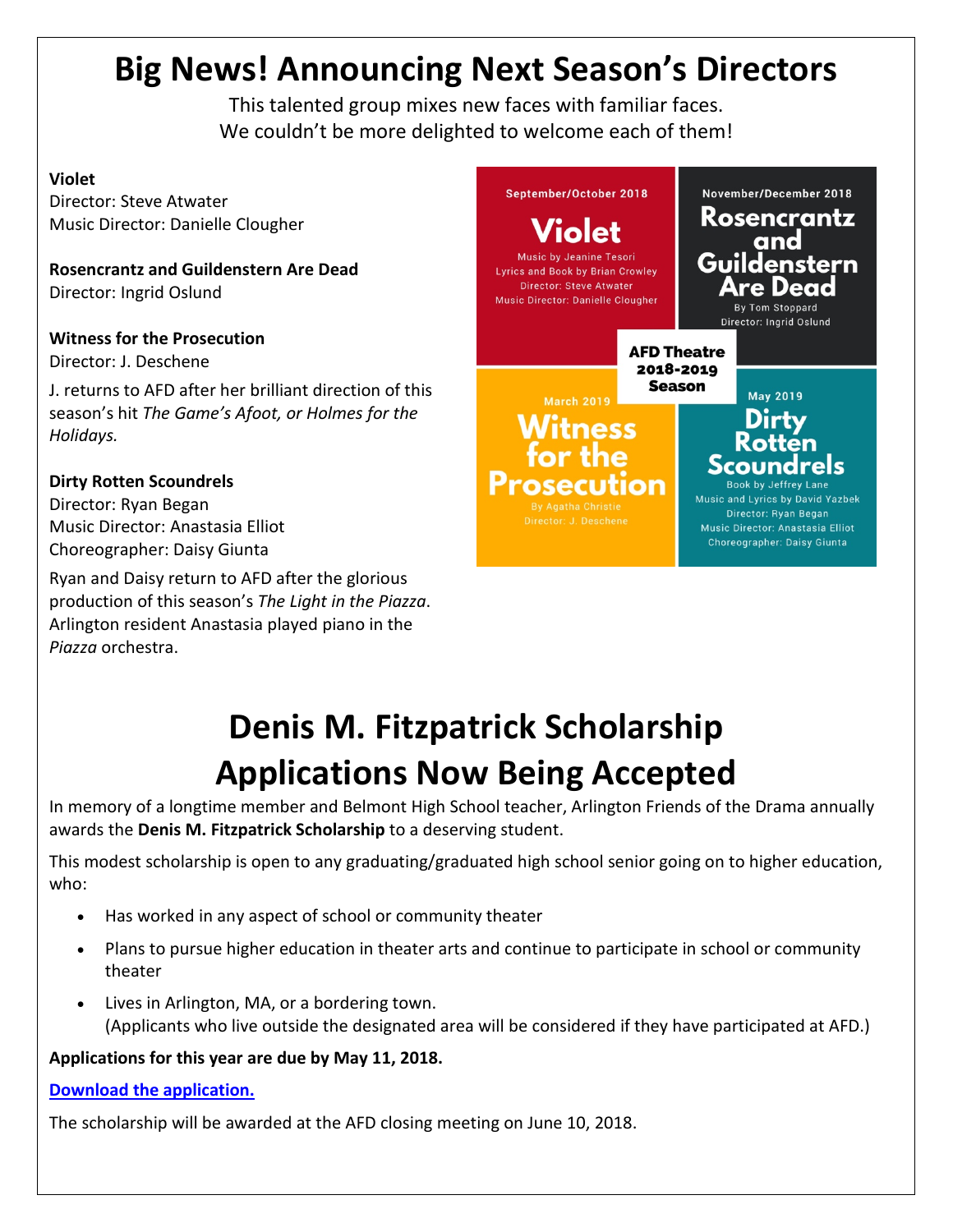### **Our Final Show of the Season Opens May 11**



**Director, Stephen Rourke Assistant Director, Barbara Moss Production Manager, Evelyn Corsini Alcorn**

Two cops. Three crooks. Eight doors. Go. A comedy that pairs classic farce with a contemporary American plot. Dazzlingly funny!

In an economy motel room, an embezzling mayor is supposed to meet with his female accountant. In the room next door, two undercover cops are supposed to catch the meeting on videotape. But there's some confusion as to who's in which room, who's watching the video, who's taken the money, who's hired a hit man, and why the accountant keeps taking off her clothes.

"Dazzlingly funny. Can a playwright re-invent the comic shtick of in-one-door, innuendo, out-the-other-door? In the case of *Unnecessary Farce*, the answer is yes."—*City Pulse* (Lansing, Michigan)

"Actors have an edge when it comes to writing for actors. Just ask Molière. Actor/Playwright Paul Slade Smith certainly has the knack. And like the farceurs of old, he relies on character, rather than contrivance, to drive his increasingly frenzied, unrelentingly funny plot."—*The Boston Globe*

"The funniest two hours of theater I have seen in several years. Something is at stake every second, and the most outrageous moments seem spontaneous and logical."—*Post-Standard* (Syracuse, New York)

> **Performance Dates May 11, 12, 18, 19 at 8 PM May 13 and 20 at 4 PM**

**[Reserve Your Seats Now for This Must-See Show](http://www.ticketstage.com/T/AFD)**